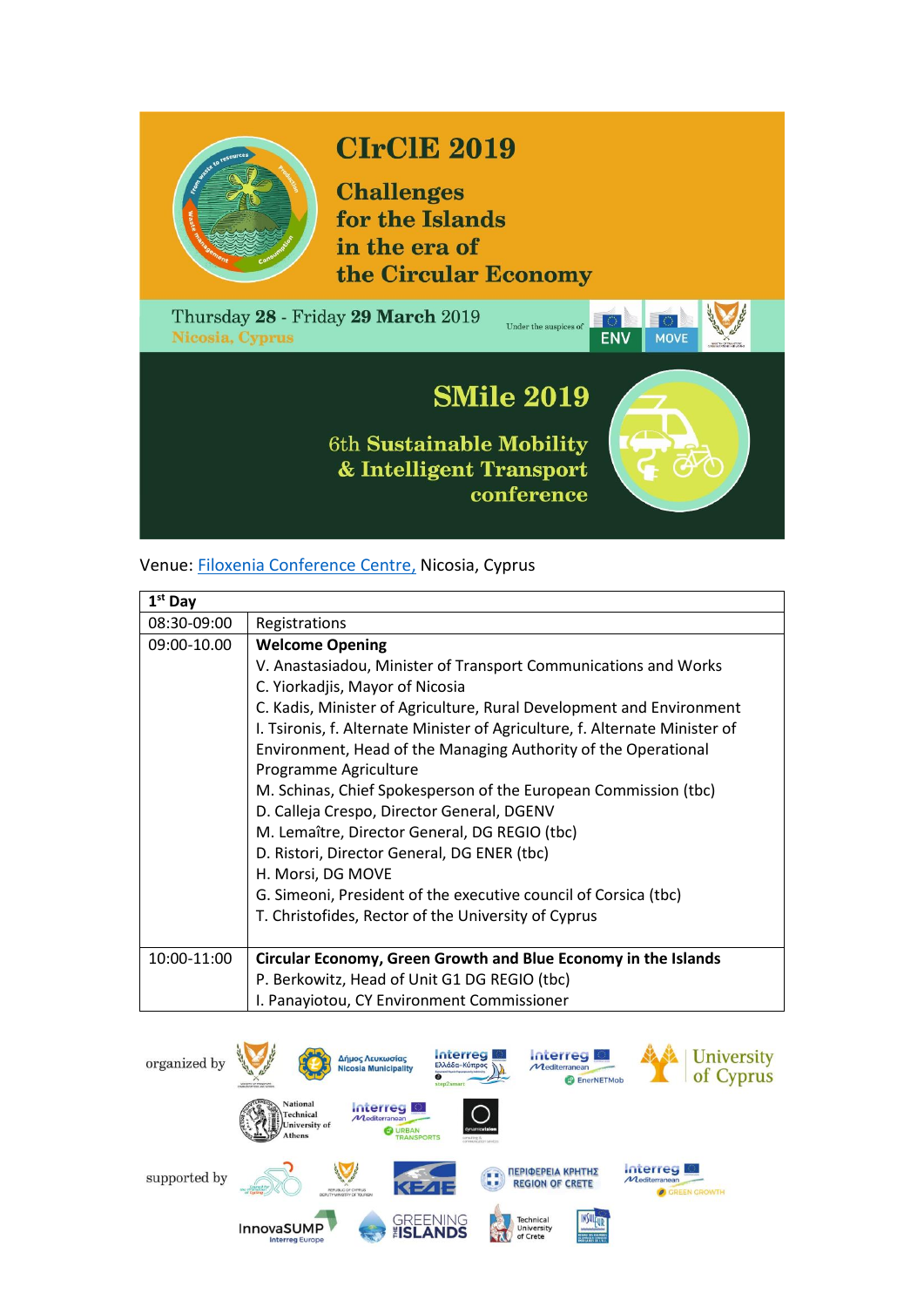|             | E. Hatziyianni, Region of Crete, Greece                               |
|-------------|-----------------------------------------------------------------------|
|             | G. Chianetta, Greening the islands, Italy                             |
|             | G. Sciacca, CPMR, France                                              |
|             | N. Tsipiras, INSULEUR, Greece                                         |
|             | A. Spyridonidou, Executive Secretary of CIVINET CY-EL, Cyprus         |
|             |                                                                       |
|             | <b>Moderator: G. Kremlis, Honorary Director, European Commission</b>  |
|             | Q&A and discussion                                                    |
| 11:00-11:30 | <b>Coffee Break</b>                                                   |
| 11:30-12:30 | <b>Sustainable Mobility: the Policy and Legal Framework</b>           |
|             | Representative of Ministry of Transport, Communications and Works,    |
|             | Cyprus (tba)                                                          |
|             | C. Yiorkadjis, Mayor of Nicosia, Cyprus (tbc)                         |
|             | R. Lixia, Project officer, Interreg MED Programme (tbc)               |
|             | Representative of Transport Consortium Zaragoza Area, Spain (tbc)     |
|             | M. Morais, Portuguese Electrotechnical Institute, Portugal            |
|             | I. Briesner, Austrian Mobility Research FGM - AMOR Gemeinnützige GMBH |
|             | J. Nared, ZRC SAZU, SMART-MR Project, Slovenia                        |
|             |                                                                       |
|             | <b>Moderator: H. Morsi, DG MOVE</b>                                   |
|             | Q&A and discussion                                                    |
| 12:30-13:30 | The Clean Energy Islands' Initiative                                  |
|             | D. Ristori, Director General, DG ENER (tbc)                           |
|             | M. Teplansky, Deputy Head of Unit 03 DG REGIO (tbc)                   |
|             | W. Dunin Majewska, DG ENER (tbc)                                      |
|             | S. D. Himonas, Ministry of Energy, Commerce and Industry of Cyprus    |
|             | M. Damasiotis, CRES, Greece                                           |
|             | Representative of Eunice Energy Group, Greece (tbc)                   |
|             | T. Tsoutsos, Professor, Renewable Energy Sources, TUC, Greece         |
|             | O. Paraíba, Energy and Environment Agency of Arrábida, Portugal       |
|             | Representative of Hellenic Electricity Distribution Network Operator  |
|             | (HEDNO) (tbc)                                                         |
|             | Moderator: G. Chianetta, Greening the Islands                         |
|             | Q&A and discussion                                                    |
|             |                                                                       |
| 13:30-14:30 | <b>Energy and Mobility National and Territorial Plans</b>             |
|             | T. Mesimeris, Environment, Ministry of Agriculture, Rural Development |
|             | and Environment of Cyprus                                             |
|             | Y. Stephanedes, Professor, University of Patras, GRASPINNO project,   |
|             | Greece                                                                |
|             | B. Tare, Institute of Transport, Albania                              |
|             | C. Daniel, Energy and Environment Agency of Arrábida, Portugal        |

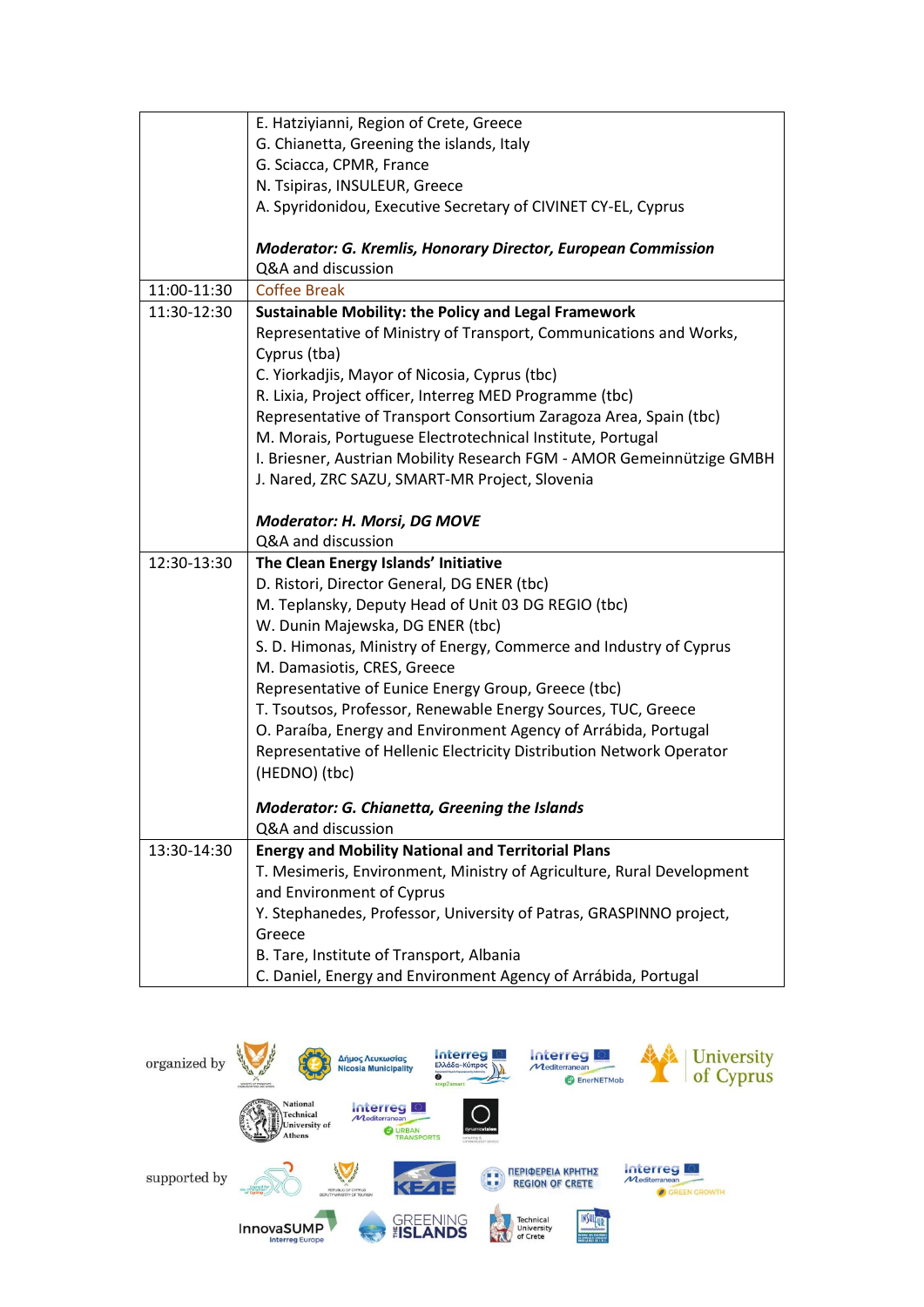|             | Representative of Hellenic Electricity Distribution Network Operator            |                              |                            |
|-------------|---------------------------------------------------------------------------------|------------------------------|----------------------------|
|             | (HEDNO) (tbc)                                                                   |                              |                            |
|             | Representative of Murcia Regional Government, Spain (tbc)                       |                              |                            |
|             | D. Milošević, General Director of the Directorate for Road transport,           |                              |                            |
|             | Montenegro                                                                      |                              |                            |
|             | R. Lamas Borraz, Metropolitan Area of Barcelona, Spain                          |                              |                            |
|             |                                                                                 |                              |                            |
|             |                                                                                 |                              |                            |
|             | Moderator: A. Carollo, IDEA URBANA- RAM Institute, ENERNETMOB<br>project, Italy |                              |                            |
|             | Q&A and discussion                                                              |                              |                            |
| 14:30-15:30 | Light lunch                                                                     |                              |                            |
|             |                                                                                 | <b>Parallel sessions</b>     |                            |
| 15:30-17:30 | <b>Circular Economy. Solid</b>                                                  | <b>Sustainable Mobility</b>  | <b>Resources for GIS</b>   |
|             | <b>Waste Management.</b>                                                        | - International              | and Open Data in           |
|             |                                                                                 | <b>Experience- ICT tools</b> | <b>Cyprus</b>              |
|             | "Circular economy in the                                                        |                              |                            |
|             | content of waste                                                                | "Limassol SUMP", D.          | "Open Data and             |
|             | management", Prof. M.                                                           | Demetriou, Transport         | <b>Services provided</b>   |
|             | Loizidou, NTUA, Greece                                                          | Planner/ Coordinator         |                            |
|             |                                                                                 | of Limassol SUMP             | by the Government          |
|             | "The local plan for waste                                                       | project, PWD,                | of Cyprus", D.             |
|             | management", E.                                                                 | MTCW, Cyprus                 | Michael,                   |
|             | Evangelides, Mayor of                                                           |                              | Administrative             |
|             | Aradippou, Cyprus                                                               | "Larnaca SUMP", M.           | Officer A', Public         |
|             |                                                                                 | Lambrinos, Head of           | Administration and         |
|             | "Decentralized                                                                  | <b>Sustainable Mobility</b>  | Personnel                  |
|             | management of bio-waste                                                         | Department, PWD,             | Department,                |
|             | and their utilization using                                                     | MTCW, Cyprus                 | Cyprus and N.              |
|             | alternative and innovative                                                      |                              | Neokleous,                 |
|             | treatment systems: the                                                          | "Introducing ICT             | Cadastral Officer,         |
|             | BIOMA Project", P. Savva,                                                       | initiatives for Public       | Department of              |
|             | Cyprus University of                                                            | transports                   | Land and Surveys,          |
|             | Technology, Cyprus                                                              | management", C.              | Cyprus                     |
|             |                                                                                 | Pou Fonollà,                 |                            |
|             | "Do we really need to                                                           | Transport and                | <b>Big and Open Data</b>   |
|             | provide more food by                                                            | <b>Mobility Department,</b>  | for Mobility:              |
|             | 2020?", M. Stagos, Industry                                                     | Catalonia Region             | <b>Impact of Smart</b>     |
|             | Disruptors, UK                                                                  | Government                   | <b>Mobility Living</b>     |
|             |                                                                                 |                              | <b>Labs to Sustainable</b> |
|             | "Presentation of the                                                            | "The mobility ICT            | and Innovative             |
|             | ecological park of Athens                                                       | aspect of the                | <b>Mobility Services</b>   |
|             | and new separate                                                                | <b>Strategic</b>             | Development", G.           |

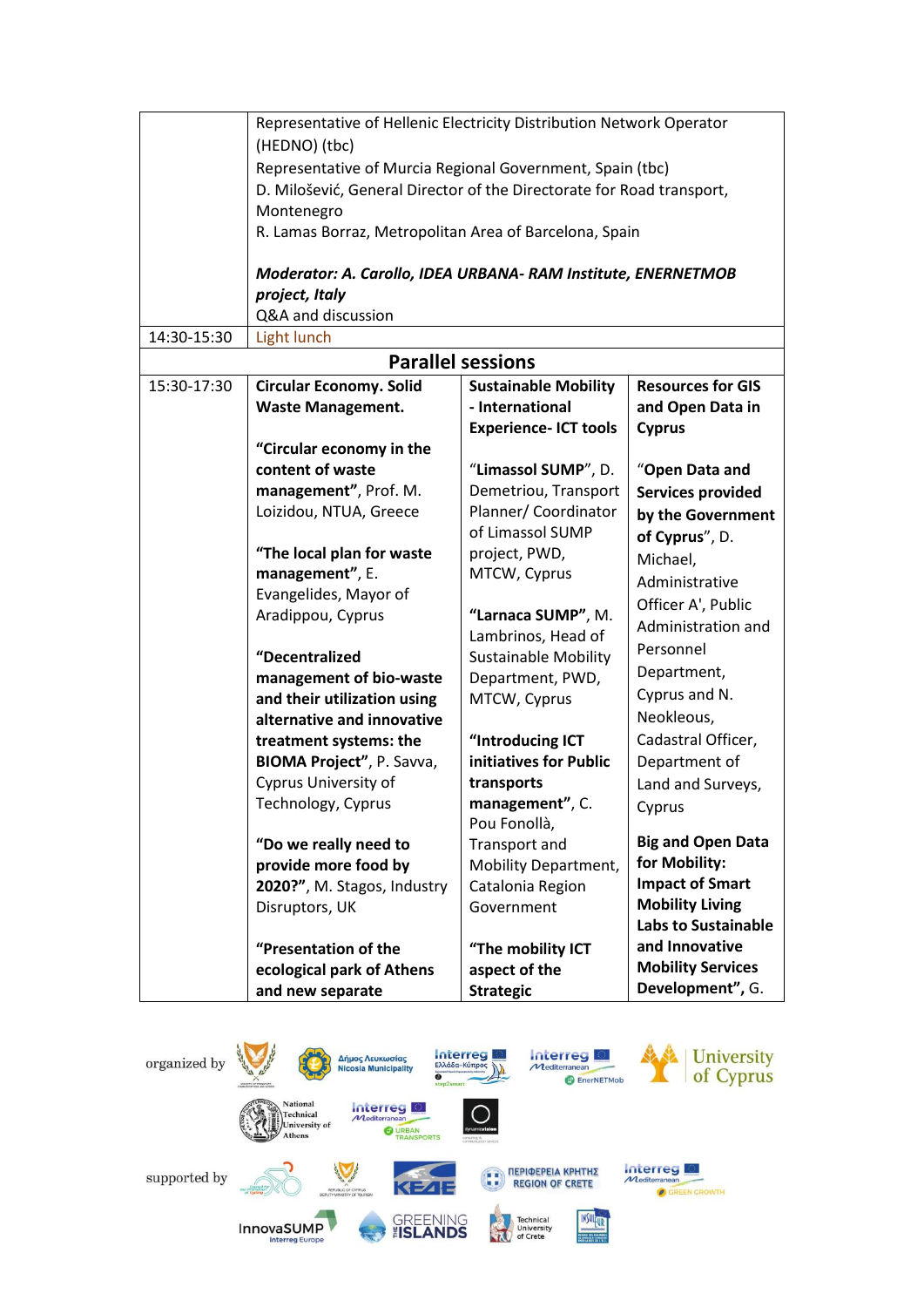|                                                     | <b>Metropolitan Plan of</b> |                          |
|-----------------------------------------------------|-----------------------------|--------------------------|
| collection and recycling                            |                             | Aifadopoulou,            |
| technologies. How to reach                          | Barcelona", S. Saurí,       | Research Director-       |
| recycling targets."                                 | <b>CENIT research</b>       | Deputy Director HIT      |
| P. Mourgos, TEXAN /                                 | group, CIMNE, Spain         |                          |
| <b>ENVIPCO Managing</b>                             | (tbc)                       | "Available Data          |
| Director, Greece                                    |                             | from ITS System in       |
|                                                     | "The case of                | Cyprus", A.              |
| "The Cyprus Initiatives on                          | Treviso", Francesca         | Savva, Executive         |
| waste management", C.                               | Liguori, Regional Air       | Engineer, PWD,           |
| Hadjipanagiotou                                     | Observatory, ARPA           | MTCW, Cyprus             |
| Department of                                       | Veneto, REMEDIO             |                          |
| Environment, Cyprus                                 | Project, Italy              | "Research                |
|                                                     |                             | <b>Collaboration</b>     |
| "Utilisation of the organic                         | "City of Ravenna",          | between KIOS and         |
| fraction waste", Panagiotis                         | LOCATIONS project,          | <b>Public Work</b>       |
| Dalias, Agricultural                                | Italy                       | <b>Department of</b>     |
| Research Institute, Cyprus                          |                             | <b>MTCW of Cyprus</b>    |
|                                                     | "PDU/Tramway de             | for GIS                  |
| "Hazardous & industrial                             | Sfax", R. Haj Taieb,        | development with         |
| waste. From bad to best                             | Technical Services -        | the use of Open          |
| practices", A.                                      | General Manager,            | Software", A.            |
| Kontouzoglou, CEO                                   | <b>Sfax City Council</b>    | Antonakoudi,             |
| Sometra, Romania                                    |                             | Innovation Hub           |
|                                                     | Representatives of          | Manager, KIOS,           |
| "RE-LIVE WASTE" project,                            | Interreg MED Urban          | University of            |
| Italy                                               | Transport                   | Cyprus                   |
|                                                     | <b>Community Modular</b>    |                          |
| "REINWASTE" project,                                | Projects                    | "The use of GIS in       |
| Spain                                               | (City case studies:         | <b>Public Transport"</b> |
|                                                     | KOPER Slovenia,             | L. Tofas, General        |
| "CO2 Capture and                                    | Palma City Council,         | Director of T.C.         |
| <b>Mineralization: A novel</b>                      | PACA region)                | Geomatic Ltd,            |
| circular economy enabling                           |                             |                          |
| technology", G. Skevis,                             | <b>Cycling</b>              | Cyprus                   |
| CERTH/CPERI, Greece                                 |                             | <b>GIS Workshop:</b>     |
|                                                     | "Cycling in Cyprus",        | Open discussion for      |
|                                                     | K. Stylianou, Civil         | GIS development          |
| <b>Moderator: Prof. Maria</b><br>Loizidou, National | Engineer-Transport          | and data sharing         |
| <b>Technical University of</b>                      | Planner, PWD,               | with other               |
|                                                     | MTCW, Cyprus                | government               |
| <b>Athens</b>                                       |                             | departments and          |
|                                                     | "E-Bike Sharing and         | other public             |
|                                                     | <b>Sharing Economy-</b>     | authorities.             |
|                                                     |                             |                          |

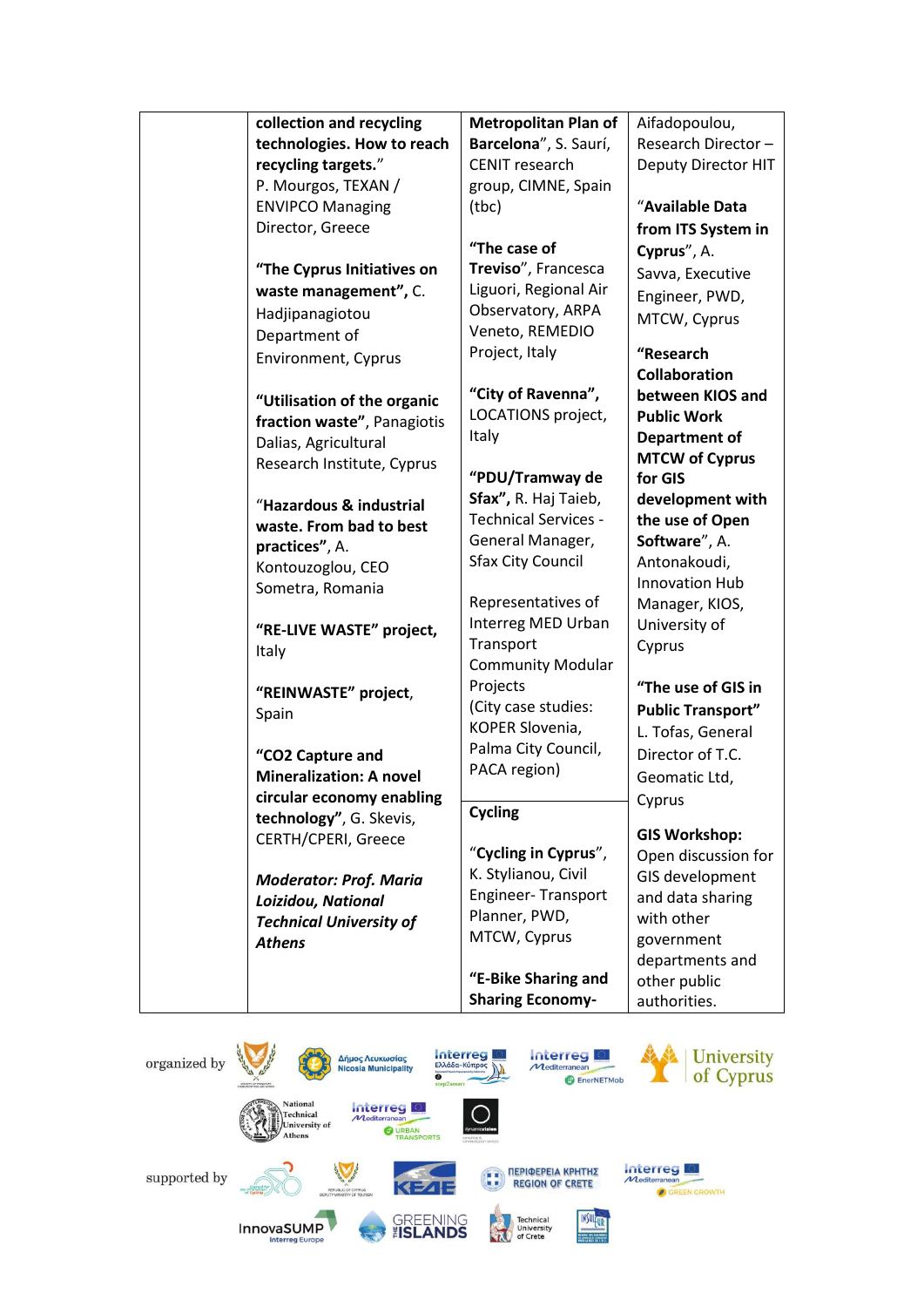|             |                                                                | Good Practices", G.          |  |
|-------------|----------------------------------------------------------------|------------------------------|--|
|             |                                                                | Voulgaroudes, CEO            |  |
|             |                                                                | Brainbox SA, Cyprus          |  |
|             |                                                                |                              |  |
|             |                                                                | S. Stylianides,              |  |
|             |                                                                | SUMPORT project,             |  |
|             |                                                                | <b>Limassol Municipality</b> |  |
|             |                                                                | (tbc)                        |  |
|             |                                                                |                              |  |
|             |                                                                | A. Karakatsanis,             |  |
|             |                                                                | Larnaca Municipality,        |  |
|             |                                                                | MOTIVATE project             |  |
| 17.30-18:30 | Expo area & Research hub                                       |                              |  |
|             | hosted by EnerNETMob, Step2smart, Region of Crete              |                              |  |
|             | Interreg MED: Urban Transports' Community (LOCATIONS, REMEDIO, |                              |  |
|             | SUMPORT, MOTIVATE, MOBILITAS, ENERNETMOB), MED Green           |                              |  |
|             | Growth Community (CREA-INNOVATION, GRASPINNO, ESMARTCITY,      |                              |  |
|             | REINWASTE, RE-LIVE WASTE, MED GREENHOUSES), Sustainable        |                              |  |
|             | Tourism Community (BLUEISLANDS, BLUEMED), Renewable Energy     |                              |  |
|             | Community (COMPOSE)                                            |                              |  |
|             | Interreg Europe: InnovaSUMP, SMART-MR, BIOMA                   |                              |  |
|             | Interreg EL-CY: Step2smart, SmartWater2020                     |                              |  |
|             | LIFE: SOL-BRINE, ZERO-BRINE                                    |                              |  |
|             | H2020 HYDROUSA, H2020 CIVITAS DESTINATIONS, RESCoop Plus       |                              |  |
|             | IEE neZEH                                                      |                              |  |
|             |                                                                |                              |  |
|             | <b>Electromobility side-event</b>                              |                              |  |
| 20:00       | <b>Dinner</b>                                                  |                              |  |

| $2nd$ Day   |                                                                         |  |
|-------------|-------------------------------------------------------------------------|--|
| 08:15-09:00 | <b>Registrations</b>                                                    |  |
| 09:00-10:30 | The Role of Public Authorities in Sustainable Mobility, Urban Transport |  |
|             | and Tourism                                                             |  |
|             | P. Georgiou, Mayor of Ypsonas, Cyprus                                   |  |
|             | N. Nicolaides, Mayor of Limassol, Cyprus                                |  |
|             | K. Xydias, Mayor of Germasogeia, Cyprus                                 |  |
|             | D. Papastergiou, Mayor of Trikala, Greece                               |  |
|             | A. Vyras, Mayor of Larnaca, Cyprus                                      |  |
|             | A. Papacharalambous, Mayor of Strovolos, Cyprus                         |  |
|             | Ch. Petrides, Mayor of Aglantzia, Cyprus (tbc)                          |  |
|             | Representative of County of Primorje and Gorski Kotar, Croatia          |  |

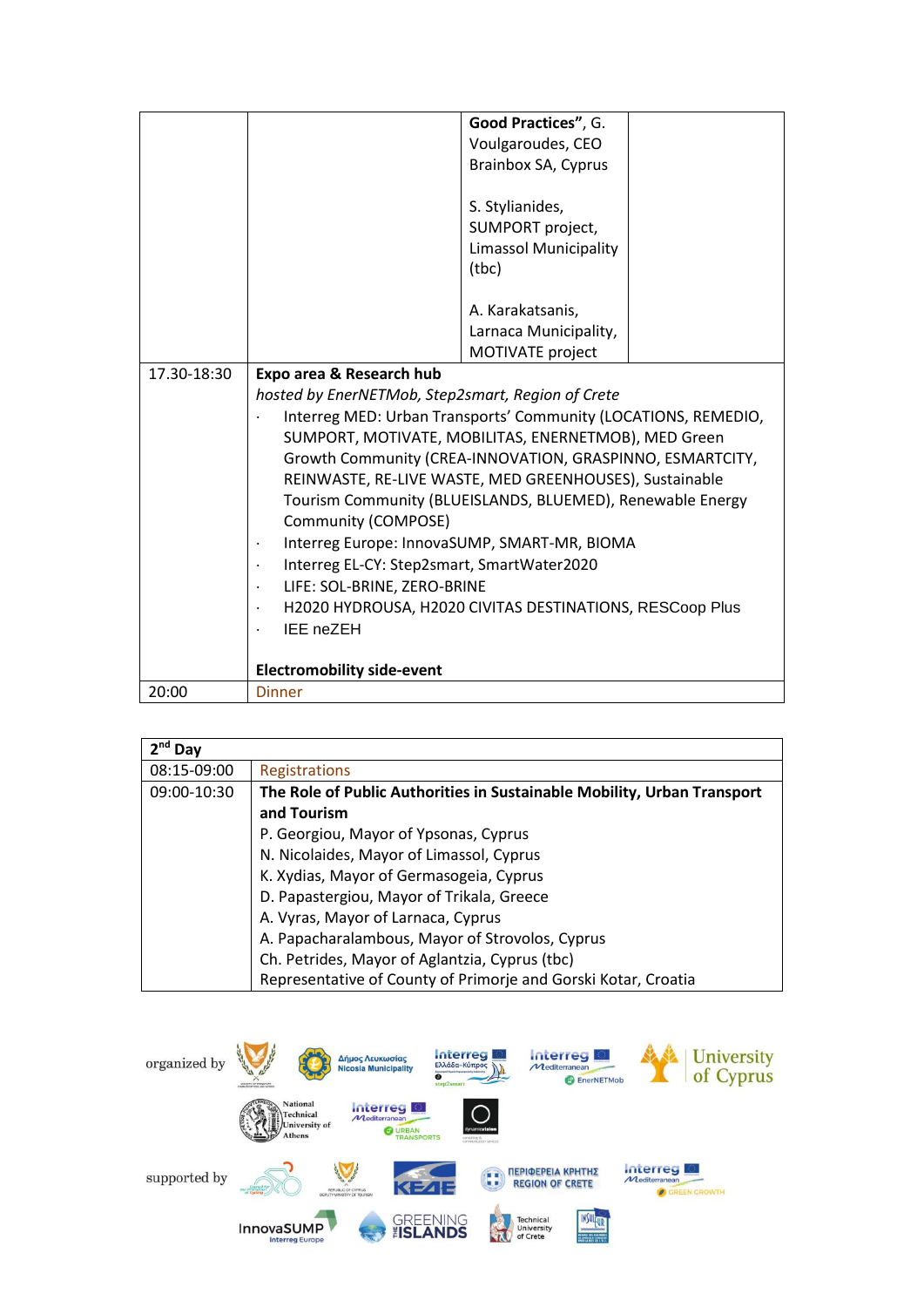|             | Representative of Regional Development Agency of Northern Primorska |                               |                           |
|-------------|---------------------------------------------------------------------|-------------------------------|---------------------------|
|             | Ltd. Nova Gorica, Slovenia                                          |                               |                           |
|             | Representative of Region of Peloponnese, Greece                     |                               |                           |
|             | SMART-MR city partner (tbc)                                         |                               |                           |
|             |                                                                     |                               |                           |
|             | Moderator: L. Afxentiou, Managing Director at InteliConS LTD and    |                               |                           |
|             | <b>Consultant of Local Government of Limassol District, Cyprus</b>  |                               |                           |
|             | Q&A and discussion                                                  |                               |                           |
| 10:30-11:00 | <b>Coffee Break</b>                                                 |                               |                           |
|             |                                                                     | <b>Parallel sessions</b>      |                           |
| 11:00-13:00 | <b>Circular Economy good</b>                                        | <b>European Mobility</b>      | Project-Cross-Border      |
|             | practices. Water                                                    | -Boosting Sustainable         | <b>Collaboration of</b>   |
|             | resources &                                                         | <b>Mobility through</b>       | <b>Island Urban Areas</b> |
|             | Wastewater                                                          | <b>European Programs-</b>     | to Improve                |
|             | Management.                                                         | <b>Electromobility in the</b> | <b>Environmental</b>      |
|             |                                                                     | <b>MED</b> area               | <b>Conditions through</b> |
|             | "Institute of                                                       |                               | the Use of Intelligent    |
|             | <b>Environment &amp;</b>                                            | "InnovaSUMP"                  | <b>Transport Systems-</b> |
|             | <b>Sustainable</b>                                                  | project, A. Kolyvas,          | "Step2Smart"              |
|             | Development,                                                        | Civil Engineer-               |                           |
|             | Wastewater                                                          | <b>Transport Planner at</b>   | "Preparation of           |
|             | management in                                                       | Nicosia Municipality,         | historical and real-      |
|             | Cyprus", M. Zachariou-                                              | Cyprus                        | time data analysis        |
|             | Dodou, Cyprus                                                       |                               | module for Nicosia's      |
|             |                                                                     | M. Miltiadou, Aristotle       | road system", S.          |
|             | "Regenerative and                                                   | University of                 | Christodoulou and         |
|             | nature-based water                                                  | Thessaloniki,                 | M. Tsaggaris,             |
|             | solutions: The H2020                                                | <b>SUMPORT project &amp;</b>  | University of Cyprus,     |
|             | HYDROUSA Project", K.                                               | <b>ADRIPASS Team</b>          | Cyprus                    |
|             | Moustakas, NTUA,                                                    |                               |                           |
|             | Greece                                                              | "LOCATIONS project",          | "Preliminary traffic      |
|             |                                                                     | A. Spyridonidou,              | modeling features         |
|             | "Introduction to                                                    | Executive Secretary of        | incorporating real-       |
|             | wastewater reuse",                                                  | CIVINET CY-EL, Cyprus         | time information for      |
|             | P. Karaolia, Nireas-                                                | (tbc)                         | the city of Nicosia",     |
|             | <b>International Water</b>                                          |                               | H. Ballis and L.          |
|             | Research Center, Cyprus                                             | "EnerNETMob                   | Dimitriou, University     |
|             |                                                                     | project"                      | of Cyprus, Cyprus         |
|             | "SmartWater2020                                                     | I. Mardikis, Dynamic          |                           |
|             | project", M.                                                        | Vision, Greece                | "Step2Smart: a            |
|             | Anastasiadou, University                                            | and I. Panagiotidis,          | smart step towards        |
|             | of Cyprus                                                           | Ministry of Transport         | sustainable mobility      |
|             |                                                                     |                               |                           |

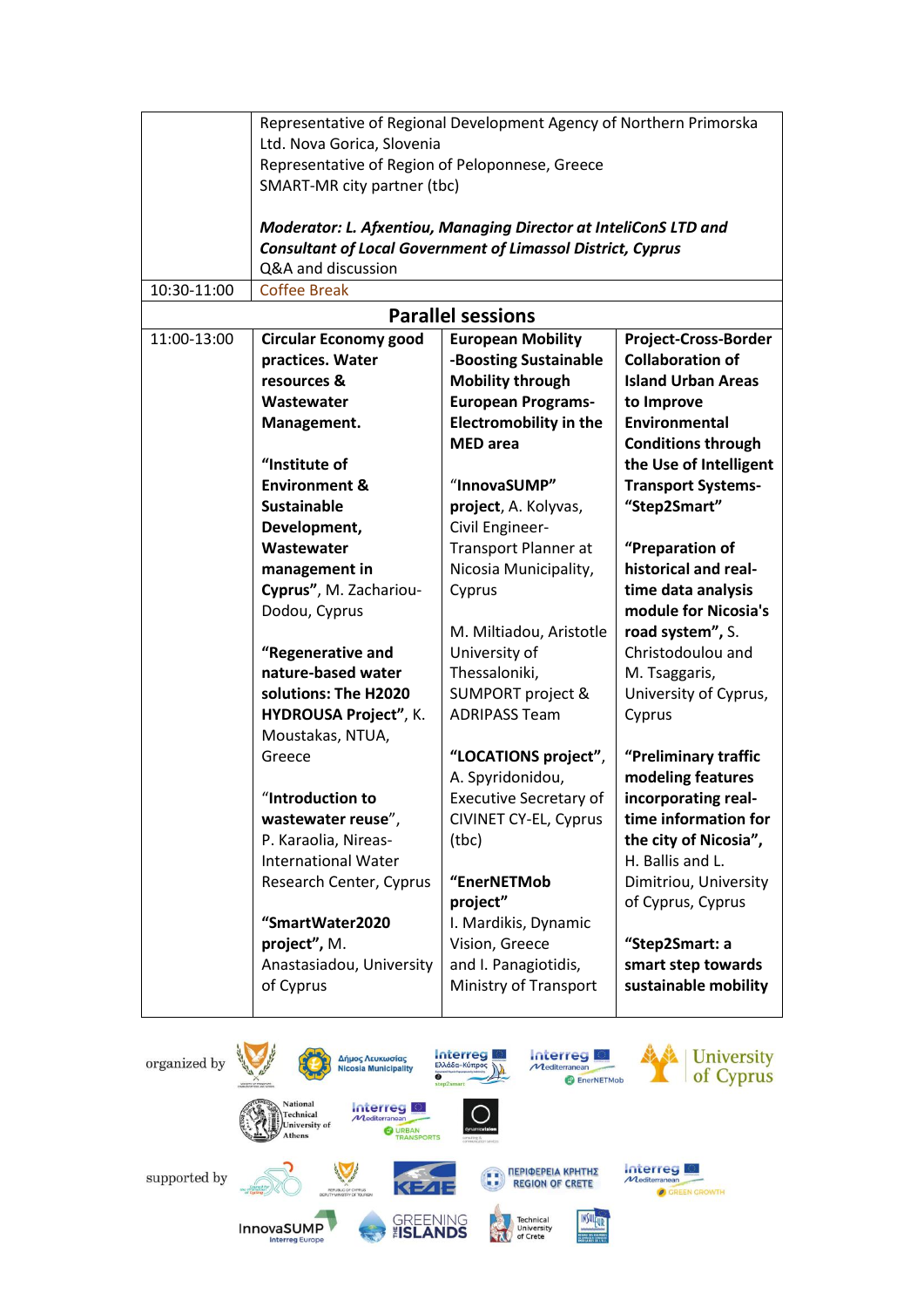| "Seasonal Variation of                          | Communications and       | for Kos island", C.    |
|-------------------------------------------------|--------------------------|------------------------|
| Waste as an effect of                           | Works, Cyprus            | Bardas, Greece         |
| Tourism", BLUEISLANDS                           |                          |                        |
| project, A.                                     | A. Galati, University of | "Chania traffic        |
| Papanastasiou,                                  | Palermo, Sicily, Italy   | control system:        |
| Department of                                   |                          | <b>Optimizing the</b>  |
| <b>Environment &amp; Waste</b>                  | Representative of        | traffic control using  |
| Management, Cyprus                              | <b>BMW, Germany</b>      | environmental data     |
|                                                 |                          | - Step2Smart           |
| "Turning domestic used                          |                          | project.", G.          |
| cooking oil into a                              |                          | Marinakis, Director    |
| renewable fuel for                              |                          | of the Traffic Control |
| education and                                   |                          | & Street Lighting      |
| entrepreneurship: the                           |                          | Dept. of Chania        |
| case of Tiganokinisi", D.                       |                          | Municipality, Greece   |
| L. Orthodoxou, ISOTECH                          |                          |                        |
| Ltd                                             |                          |                        |
|                                                 |                          |                        |
| "Coupling concentrated                          |                          |                        |
| solar power with                                |                          |                        |
| <b>Multiple Effect</b>                          |                          |                        |
| <b>Distillation for seawater</b>                |                          |                        |
| desalination", A.                               |                          |                        |
| Bonanos, The Cyprus                             |                          |                        |
| Institute, Cyprus                               |                          |                        |
|                                                 |                          |                        |
| "Turn waste to resource<br>through local supply |                          |                        |
| chains of UCO to                                |                          |                        |
| biodiesel. The                                  |                          |                        |
| <b>COMPOSE approach</b>                         |                          |                        |
| towards positive energy                         |                          |                        |
| communities"                                    |                          |                        |
| Aris Gkouskos-Technical                         |                          |                        |
| University of Crete,                            |                          |                        |
| Veronika Valentar-                              |                          |                        |
| <b>KGZS</b>                                     |                          |                        |
|                                                 |                          |                        |
| "MED GREENHOUSES"                               |                          |                        |
| project                                         |                          |                        |
|                                                 |                          |                        |
| <b>Moderator: Dr. M.</b>                        |                          |                        |
| Zachariou-Dodou,                                |                          |                        |